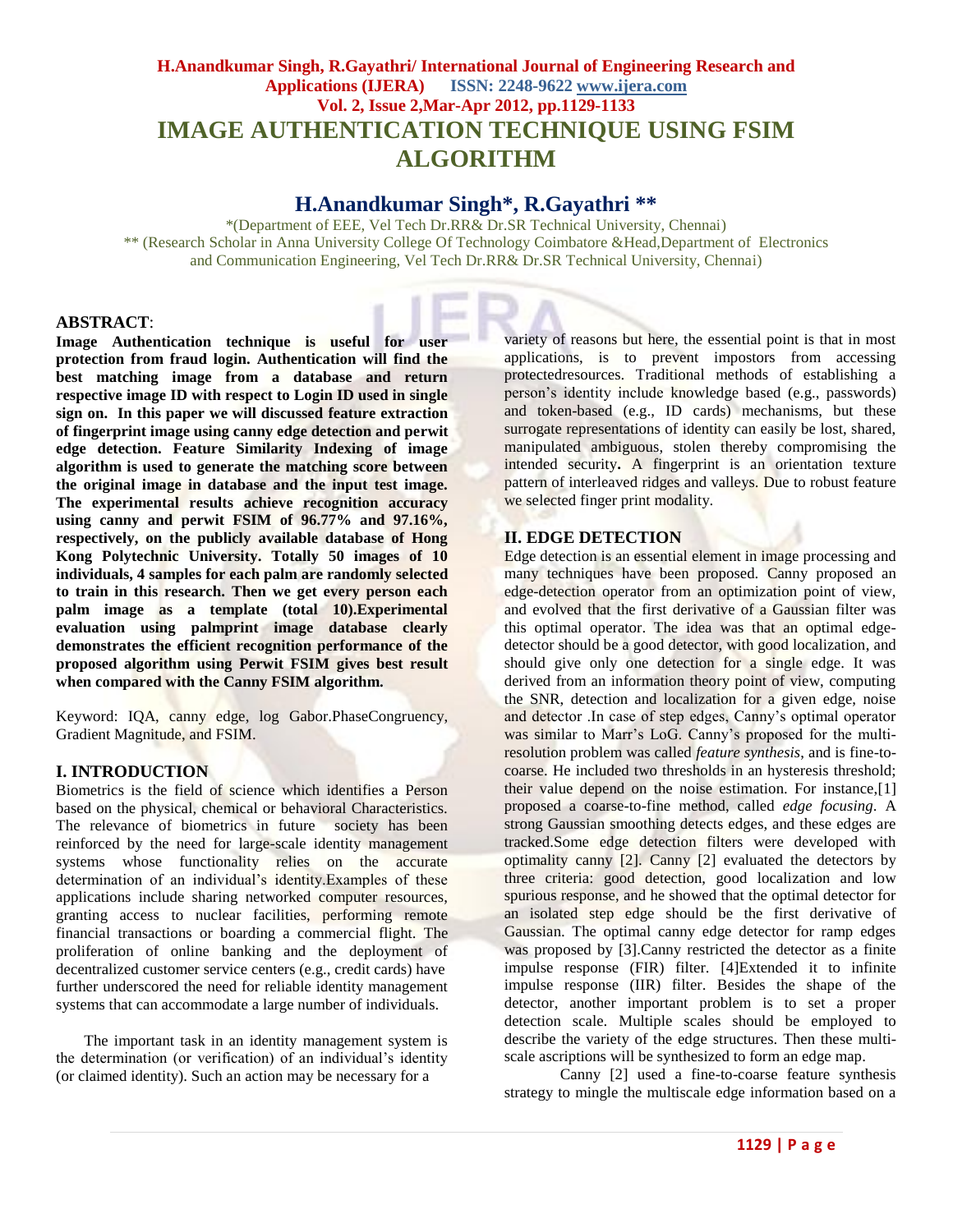# **H.Anandkumar Singh, R.Gayathri/ International Journal of Engineering Research and Applications (IJERA) ISSN: 2248-9622 www.ijera.com**

**Vol. 2, Issue 2,Mar-Apr 2012, pp.1129-1133**

set of predefined rules. Considering that the synthesis of the multiscale edges is intricate and itself an ill-posed problem.

In this paper, we presented a multi feature extraction based on edge detection scheme. [6][7]Applying Log Gabor filter to all the images and multiplied as a product function. Unlike many multiscale edge detectors, where the edge maps were formed at several scales and are synthesized together, our scheme determines edges as the local maxima in the product function after filtering. The filter multiplication enhances image structures and suppresses the noise. An integrated edge map will be formed efficiently, while avoiding the ill-posed edge synthesis process. It will be shown that much improvement is obtained on the localization accuracy and the obtained better detection results.

There are different types of biometric that can be used for authentication are speech, Face, signature, palmprint fingerprint, knuckle and IRIS etc.

Figure 1.Given below shows thebiometric samples.



Fig.1 Biometrics samples

There are lots of works done on biometric image authentication. Some of the algorithms used in authentication are:

- 1. Biometrics for Global Web Authentication: an Open Source Java/J2EE-Based Approach
- 2. An efficient Iris authentication using chaos theorybased cryptography for e-commerce transactions
- 3. Biometric Person Authentication Method Using Camera-Based Online Signature Acquisition

# **III. PROPOSED DESIGN**



Fig 2: Block Diagram of the Algorithm

- 1. The image stored in Database undergoes image processing as same as the input test image
- 2. The line of the palmprint or fingerprint image can be detected using canny edge detection leaving the background.
- 3. Apply log Gabor filter to remove noise of high frequency.
- 4. Use FSIM algorithm to find the matching score between the test input image and the original image stored in the database is shown in the figure 2 .

# **IV. FEATURE SIMILARITY INDEXING**

Feature similarity indexing maintains IQA (image quality assurance) based on the fact that human visual system (HVS) understands an image mainly according to its low-level features [6]. The main feature of FSIM is phase congruency which is a dimensionless measure of a local structure. Due to phase congruency the contrast of the image will affect Human visual system but the secondary feature of FSIM which is gradient magnitude control perception of image quality. Phase congruency and Gradient Magnitude play complementary roles in characterizing the image local quality and derive a single quality score.

# *A. Phase congruency (PC)*

Rather defining features directly at points with sharp changes in intensity, the Phase Congruency [7] model postulates that features are perceived at points where the Fourier components are maximal in phase.

The 1D signal  $g(y)$ , has odd symmetric and even symmetric filter scale denoted by  $M^{\circ}$ <sub>m</sub> and  $M^{\circ}$ <sub>m</sub> which form a quadrature pair.

The signal will form a response vector at position *x*  on scale *m*explained in eqn(1):

$$
[E_m(y), O_m(y)] = [h(y)^* P_m^o, h(y)^* P_m^e]
$$
 (1)

The local amplitude on scale *n* is:

Let 
$$
F(y) = \sum_m E_m(y)
$$
 and  
H(y) =  $\sum_m O_m(y)$ 

Then phase congruency is given by eqn  $(2)$  $\overline{P}$  $F(y)$ 

$$
C(y) = \frac{E(y)}{\epsilon + \sum_{m} A_m(y)}\tag{2}
$$

Where  $E(y) = \sqrt{F^2(y) + H^2(y)}$ and*ε* is a small positive constant

We adopt the log-Gabor filters because:

1) One cannot construct Gabor filters of arbitrarily and width and still maintain a reasonably small DC component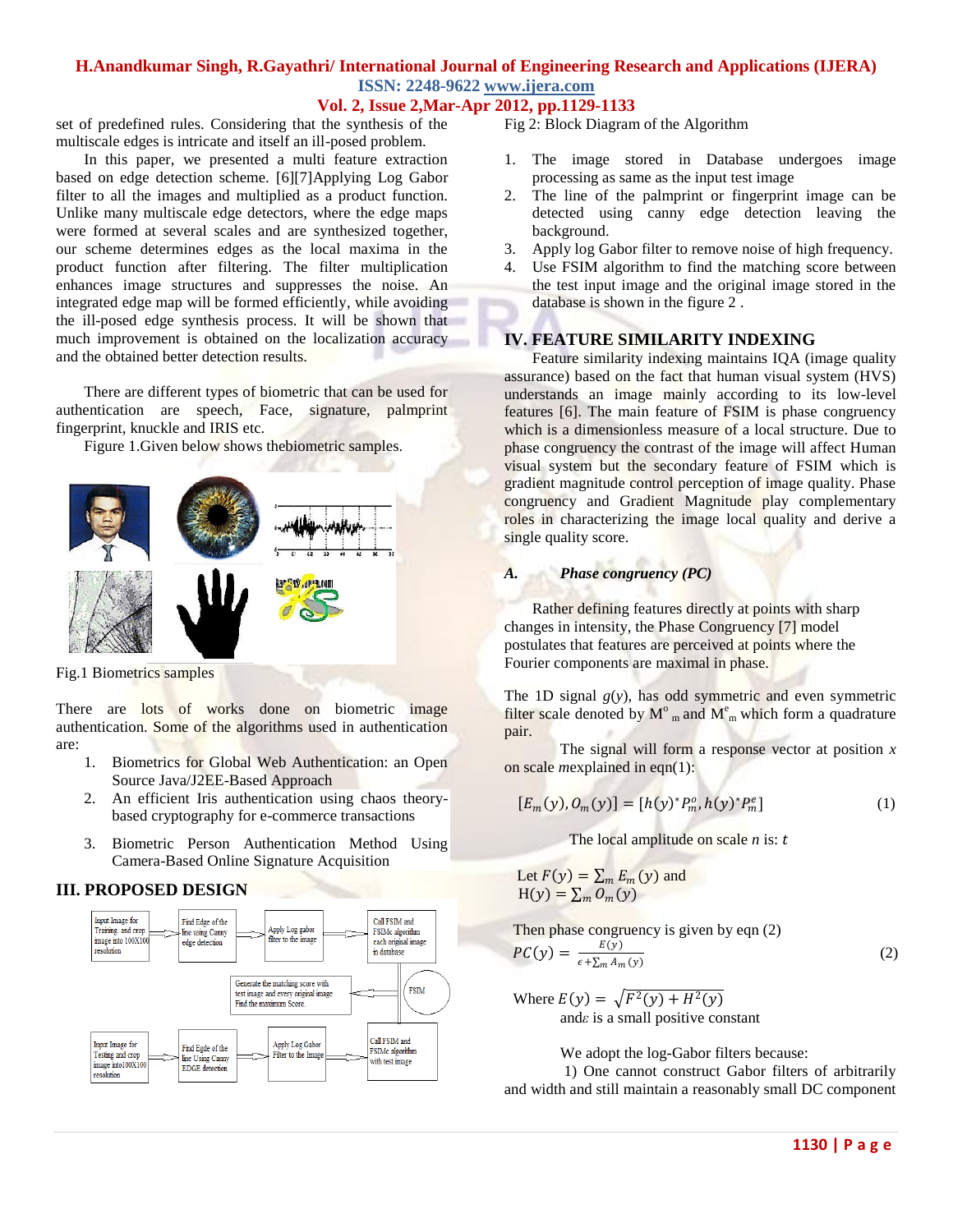# **H.Anandkumar Singh, R.Gayathri/ International Journal of Engineering Research and Applications (IJERA) ISSN: 2248-9622 www.ijera.com**

# **Vol. 2, Issue 2,Mar-Apr 2012, pp.1129-1133**

in the even-symmetric filter, while log-Gabor filters, by definition, have no DC component; and

2) The transfer function of the log-Gabor filter has an extended tail at the high frequency end, which makes it more capable to encode natural images than ordinary.

The transfer function of a log-Gabor filter in the frequency domain is as follows in eqn(3)

$$
G(\omega) = \exp\left[\frac{-(\log\frac{\omega}{\omega_o})^2}{2\sigma_{r1}^2}\right]
$$
 (3)

where $\omega_0$  is the filter's center frequency and  $\sigma_r$ controls the filter's bandwidth.

### *B. Gradient magnitude (GM)*

Image gradient computation is a traditional topic in image processing. Gradient operators can be expressed by convolution masks. Three commonly used gradient operators are the Sobeloperator [8], the Prewitt operator [8] and the Scharr-operator. Their performances will be examined in the section of experimental results.

The partial derivatives  $Gx(y)$  and  $Gy(y)$  of the image  $f(y)$ along horizontal and vertical directions using the three gradient operators are used. The gradient magnitude (GM) of  $f(y)$  is then defined as in eqn(4)

$$
G = \int G_x^2 + G_y^2 \tag{4}
$$

#### **C. FSIM Algorithm [6]:**

With the extracted PC and GM feature maps, in this section we present a novel Feature Similarity (FSIM) index for IQA. Suppose that we are going to calculate the similarity between images *f*1 (test image) and *f*2 (original image) denote by *PC*1 and *PC*2. The Phase Congruency maps extracted from *f*1 and *f*2, and *G*1 and *G*2 the Gradient Map maps extracted from them. It should be noted that for color images, Phase Congruency and Gradient map features are extracted from their luminance channels. FSIM will be defined and computation based on *PC*1, *PC*2, *G*1 and *G*2. Furthermore, by incorporating the image chrominance information into FSIM, an IQA index for color images or gray scale image, denoted by FSIM*C*, will be obtained.

 $1<sup>st</sup>$  stage of the FSIM score is between PC<sub>1</sub> and PC<sub>2</sub> Given in eqn(5)  $FSI_{PC}(y) = \left(\frac{2PC_1(y).PC_2(y)+T_1}{PC_2^2(y)+PC_2^2(y)+T_1}\right)$  $PC_1^2(y)+PC_2^2(y)+T_1$  $(5)$ 

Where  $T_1$  is a positive constant to increase the stability of  $FS_{PC}$ . In practice, T<sub>1</sub> can be determined based on the dynamic range of PC values.

 $2<sup>nd</sup>$  Stage of FSIM scoreeqn(6) is between gradient magnitude,  $GM_1$  and  $GM_2$  as

$$
FSI_{GM}(y) = \left(\frac{2GM_1(y).GM_2(y)+T_2}{GM_1^2(y)+GM_2^2(y)+T_2}\right)
$$
(6)

where $T_2$  is a positive constant depending on the dynamic range of GM values. In our experiments, both  $T_1$  and  $T_2$  will be fixed to all databases so that the proposed FSIM can be conveniently used.

Then,  $FS_{PC}(y)$  and  $FS_{GM}(y)$  are combined to get the similarity  $FS_L(y)$  of  $h_1(y)$  and  $h_2(y)$ . We define  $FS_L(y)$  eqn (7) as

$$
FSI_L(y) = [FSI_{PC}(y)]^{\alpha} \cdot [FSI_{GM}(y)]^{\beta} \tag{7}
$$

where*α* and  $\beta$  are parameters which are used to adjust the relative importance of Phase Congruency and Gradient Magnitude features. Here we set  $\alpha = \beta = 1$  for simplicity. Thus explained in eqn(8)

$$
FSI_L(y) = [FSI_{PC}(y)]. [FSI_{GM}(y)] \qquad (8)
$$

## **V. IMPLEMENTATION**

### **a. Fingerprint Biometric Authentication Via the Internet**

One of the major problems with the authentication of users via the internet is the inherent lack of security of traditional authentication techniques, passwords PIN numbers and cookies. With the current development of the biometric fingerprint technology market, the possibility of identifying someone online has been addressed. Our fingerprint biometric authentication system is one of the solutions to come out of recent developments. The fingerprint biometric authentication system allows for a web page to include a validation check using objects embedded in the web page which call on an interface to a fingerprint reader attached to the client computer which returns a coded fingerprint to the server where it is then validated.

#### **b. The Process**

The process of fingerprint authentication over the web from the user's point of view is as follows:

- **1.** The client uses his web browser to navigate to a page on the secured server. If they are not logged in they will be redirected to the Login Page. On the login page is an HTML form with fields that prompt for his user ID, and an area for the fingerprint display.
- **2.** Once the client fills in his user ID, and, places his finger on the fingerprint reader. An image of the scanned fingerprint is displayed on the login page.
- **3.** The user submits his login page to the server for biometric authentication of the fingerprint.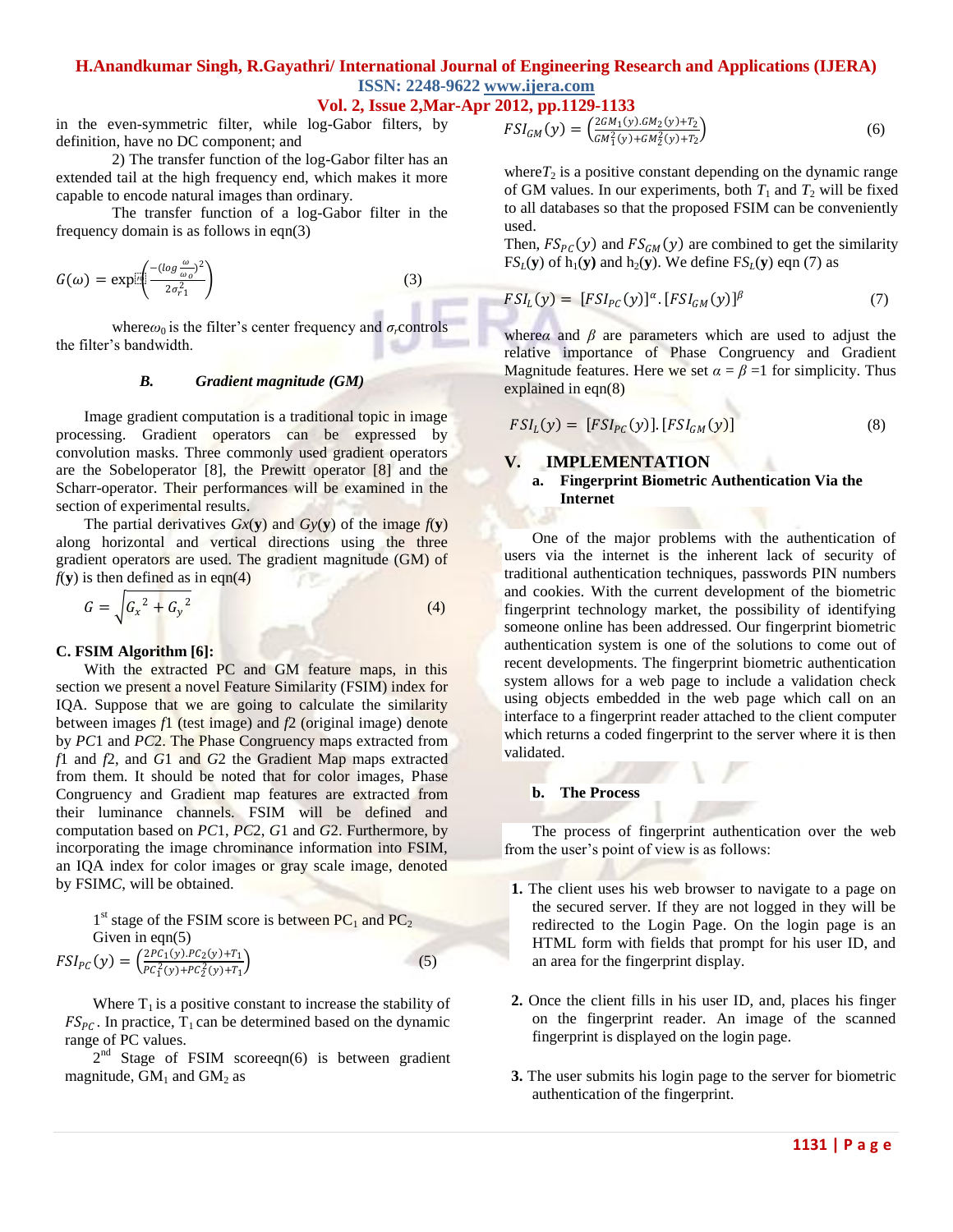## **H.Anandkumar Singh, R.Gayathri/ International Journal of Engineering Research and Applications (IJERA) ISSN: 2248-9622 www.ijera.com Vol. 2, Issue 2,Mar-Apr 2012, pp.1129-1133**

**4.** Once web server (Microsoft Internet Information Server - IIS) receives the login ID and encoded fingerprint data.

Relatedoutput image of the algorithm is as shown below

- **5.** Internet Information Server passes on the user ID and fingerprint data to a server-side authentication application.
- **6.**In the finger print authentication application fetches the user's fingerprint data, obtained previously during the fingerprint registration process, from a registration database (ODBC compliant data source) and compares it with the supplied fingerprint scan data from the login page.
- **7.** The accept/not accept result, along with user-specific data (such as authorization level) in the event of a successful fingerprint login attempt, is passed back to the ASP script currently running in IIS.
- **8.** Based on the result, the ASP script either redirects the user either to a page reporting the failed login attempt or to a page with the appropriate functionality for the user's authorization level as returned from the database.
- 9. The finger print feature extraction method and matching by FSIM algorithm is the final process that will take place in the server side to authenticate the biometric image.

## **VI. EXPERIMENTAL RESULTS AND DISCUSSIONS**

Using the above design we train 40 images of 10 different people. Each person has 4 different image stored in database. The test database has 10 different untrained images which undergo the same algorithm as trained image and compare one to one with the original trained image.

Using the FSIM algorithm, we calculate the matching score between the test image and trained image. Depending on the best score, corresponding image from the trained database is selected. Table 1 show the accuracy of canny edge and pewit edge detection technique. Figure 2 explains the feature extraction of Canny and perwit edge detection techniques. Figure 3 explains the log Gabor output of the image which was explained in eqn(3).and figure 4 explains the matching score obtained by the canny and perwit FSIM algorithm respectively.

Table1: Accuracy measured.

| No. of Train | No. of Test image | Recognition   |         |
|--------------|-------------------|---------------|---------|
| Image        |                   | Accuracy      |         |
|              |                   | Canny         | Prewitt |
|              |                   | Score         | Score % |
|              |                   | $\frac{0}{0}$ |         |
| 40           | 10                | 96.77         | 97.161  |
| Conclusion   |                   | Good          | Best    |



(i) (ii) Fig 2. Feature Extraction.(i) Canny edge detection (ii) Perwit edge detection.



Fig 3.Log Gabor output (i)Log-Gabor Filter, (ii) Log Gabor with Low pass-filter



Fig 4. Matched image using FSIM (i)Canny FSIM matching.(ii)Perwit FSIM matching

### **VIII CONCLUSION:**

In this paper, we proposed an Automatic finger print Matching using Feature-Similarity (FSIM) index matching and obtain optimum matching score. The experimental